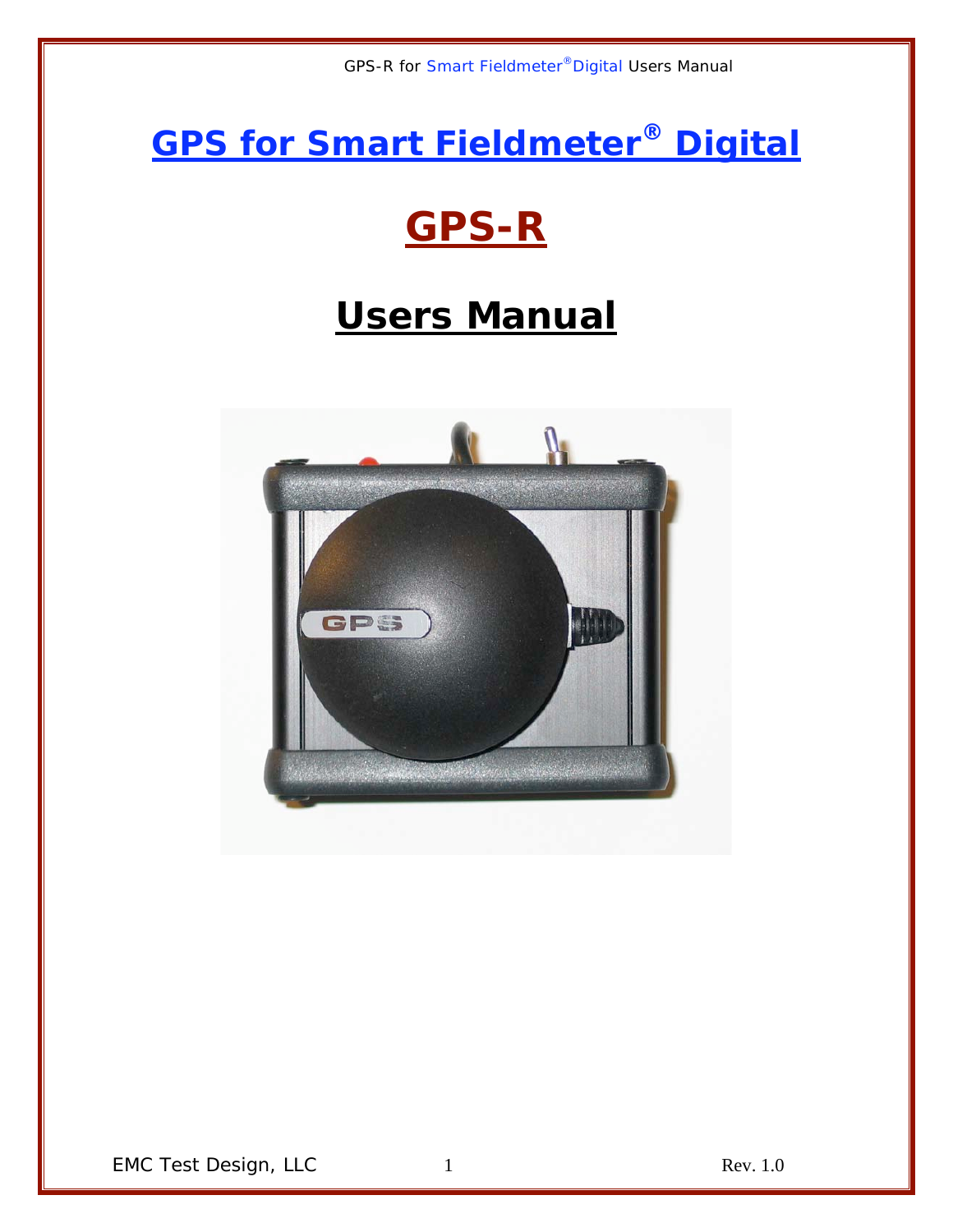

## **1. Description of GPS Position Receiver (GPS-R)**

GPS-R identifies the exact user location and performs internal position logging together with stored field strength information and time date stamp. Position data are logged to a removable memory card of Smart Fieldmeter<sup>®</sup> Digital (SFD) and later they can be downloaded to a PC as text file or visualized on the map for future reference.

GPS-R has its GPS antenna module mounted on the top of metal enclosure that contains GPS signal converter and power supply with long lasting battery, power switch and low battery indicator. Such design ensures long GPS operating time without draining the SFD battery.

GPS-R module is mounted to the bottom panel of the SFD and is connected to SFD serial port with 2.5 mm audio type connector.

Software for GPS-R position logging and PC streaming is installed in RFP-05. Map visualization of data points requires third party mapping software (see section below).

In order to visualize the location points on the map - connect SFD to PC and play back the location of all points where you logged the testing data.

In other words, the SFD, with GPS-R location data stored on memory card, becomes the GPS emulator, therefore - it can operate with most mapping software packages designed for the regular GPS devices operating under the same communication protocol.

## **2. GPS-R Kit**

• GPS-R (included) doesn't require any additional components to record the GPS data to a memory card of RFP-05.

• ODLK-01 (RFP-05 PC Link Kit) is required for RFP-05 to be connected to a computer.

• The GPS location data, then, can be read to a PC together with field strength data (as text file) by using the Hyperterminal<sup>®</sup> software (supplied free with all Windows<sup>®</sup>, including XP).

• For PC that doesn't have the RS232 serial port, the optional RS232/USB adapter is required.

• For viewing the GPS location data on the map or movement trail, the optional mapping software is required (see below).

EMC Test Design, LLC  $\qquad \qquad 2$  Rev. 1.0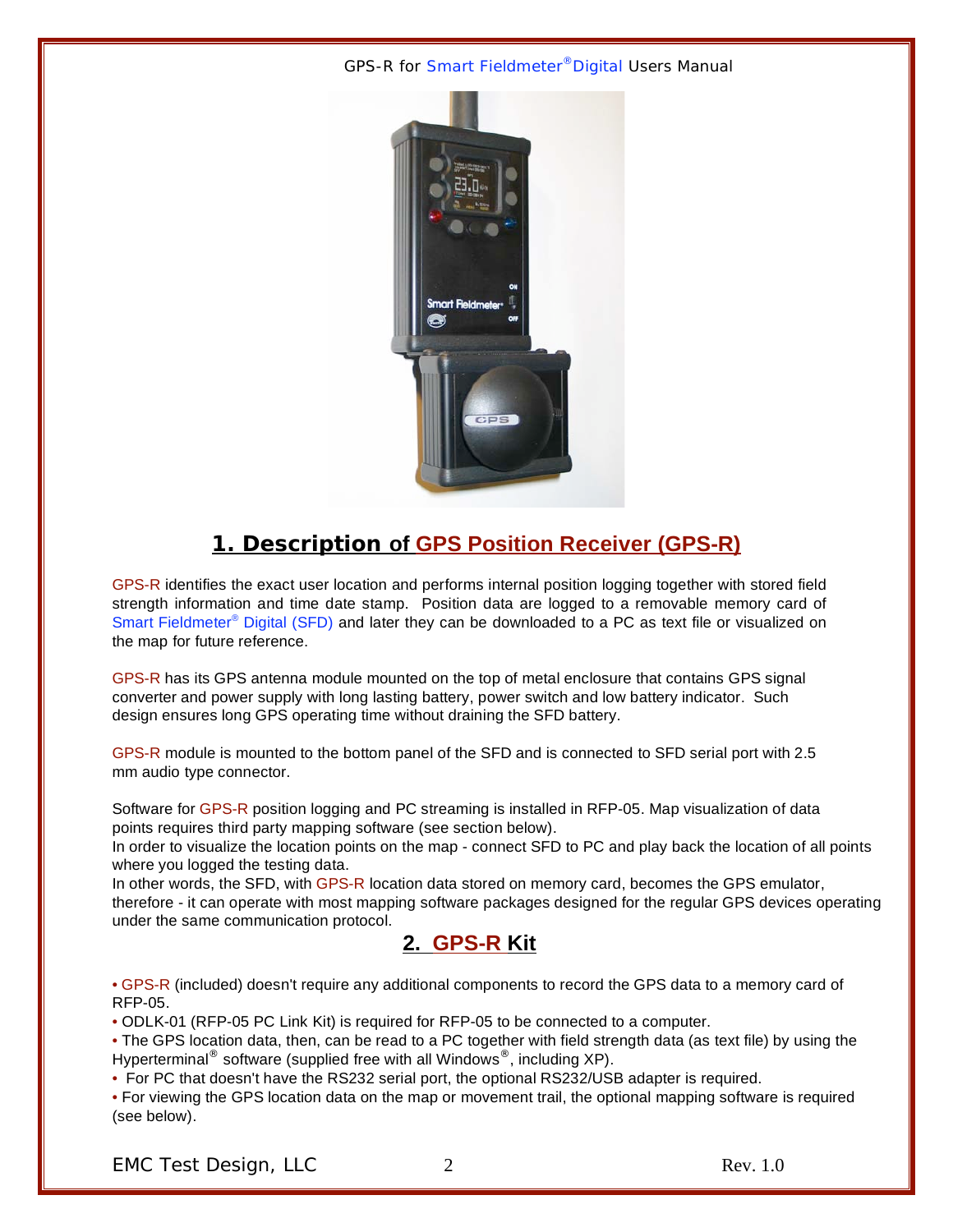## **3. GPS-R Specification**

- **Receiver: 20 channel satellite tracking.**
- **Frequency: 1,575.42 MHz.**
- **Position Accuracy: 10 meters.**
- **Start: Hot/Cold: 1/40 sec.**
- **Geodesic system: WGS-84.**
- **Protocol: NMEA 0183 (SiRF Binary).**
- **Update rate: 1 sec.**
- **Battery (user replaceable): 4xAA Alkaline.**
- **Operating Time: 50 hours.**
- **Receiver status and low battery Indicators.**
- **Environmental: -10˚C ~ 50˚C.**
- **Dimensions: 4.94"x2.75"x1.27"**
- **Weight (with battery): 0.5 lb.**

### **4. RFP-05 GPS Setup**

First, make sure that GPS-R is turned on (orange LED is ON), 2.5 mm cable connector is firmly inserted into SFD PC Link jack and SFD has the **GPS mode enabled**.

To put RFP-5 into GPS Enable mode, perform the following settings: **<MENU> brings to the screen the Main Menu. <**↓**> Select Setup. <ENTER> brings to the screen the Setup Menu. <**↓**> Select DSP/Key. <ENTER> brings to the screen the Dsp/Key SetupMenu. <**↓**> Select GPS. <**→**> Select En (Enable). <MENU> brings to the screen the Main Menu. <NORD> brings the Normal display.**

In Measurement screen then, you should see the letters **"GPS"** just above the display reading numbers.

To start data logging:

**<MENU> brings to the screen the Main Menu.**

**<**↓**> Select Log Control.**

**<Mode> allows you to select the logging time interval from 1 sec to 30 min (GPS has 1 sec. min.). <**→**><**↑**><**↓**> keys allow you to change the file name and assign maximum number of data points. <LOG> turns the logging on.**

SFD records the GPS data every time when it records the field strength data. These can be always checked on PC by reading the corresponding LOG file (plug memory card into card reader connected to a PC. Read the text file).

### **5. GPS-R Hardware Setup**

The GPS-R module comes with metal bracket not connected to the enclosure. To put GPS-R into operating position, use two included screws and connect the bracket to the GPS-R top panel. Then, remove two upper screws from the SFD bottom panel and attach the GPS-R bracket to it - see the picture of the whole assembly above.

Finally, plug the 2.5 mm connector into PC Link jack.

EMC Test Design, LLC 3 Rev. 1.0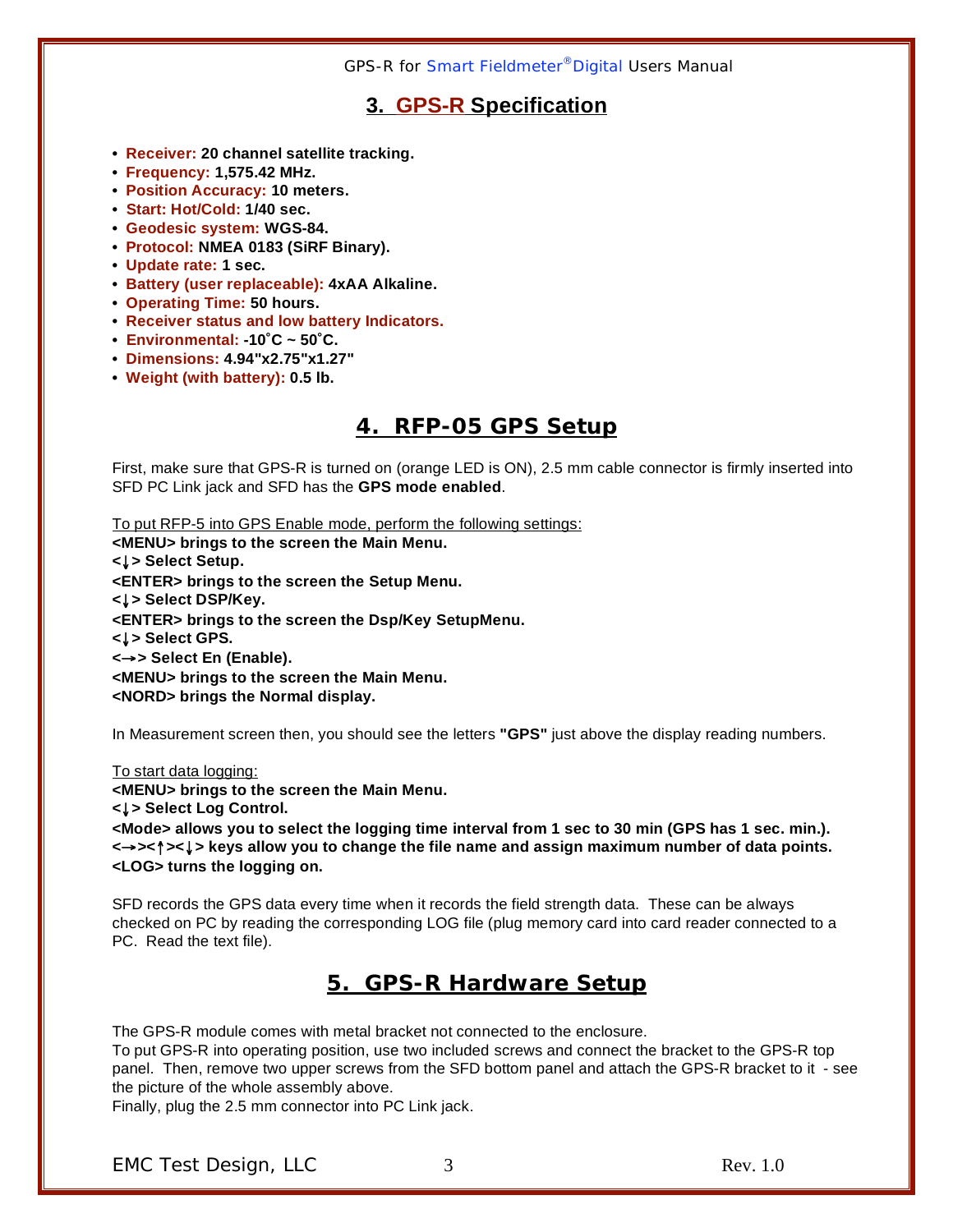When GPS-R unit is turned on the orange LED will turn on and after 1-3 sec. the red LED, located at the circumference of the GPS antenna module, will turn on too.

It may take some time, about 40 sec. (first time - it may take longer) for GPS to "fix" on the 3-4 satellites necessary to calculate the exact location. During this search mode the red LED will be steady on. After GPS has fixed on its satellites and location of the unit is calculated - the red LED will start blinking, indicating that valid location data are being streamed out.

If after a few minutes no blinking is noted - this means that signal is too weak and unit should be repositioned for better reception. There are a few simple rules:

- Best signal is typically outside.
- The dome of the antenna is better looking straight up.
- Keep unit away from the metal objects (they will screw the measured field too).
- Do not cover the GPS antenna with your hands.

### **6. GPS-R Battery**

The GPS-R uses 4 primary alkaline cells of AA type. The battery voltage is monitored by the orange LED when power switch is in ON position. When battery voltage is in the range 4.5-6.4V (normal operation) the LED is ON. When battery voltage drops below about 4.3-4.5V, LED gradually dims, indicating the need to replace the battery. Typical GPS-R power consumption is in the range of 40-45mA, therefore, fresh high quality set of alkaline cells will operate more than 50 hours.

To replace the GPS-R cells, unscrew four screws at the bottom of the unit, lift the bottom cover and pull out the battery holder and replace the batteries, keeping the right polarity (!). Reinstall battery holder and close the bottom cover.

It is possible to use AA rechargeable cells but battery life may be shorter due to the variances of the battery capacity and typically lower cell nominal voltage (1.2V versus 1.5V).

### **7. Data Playback**

In order to connect the GPS-R to a PC you need the ODLK-01 unit (see the ODLK-01 Users Manual). You can always verify that GPS data were recorded together with field strength data by playing them back:

**Run HyperTerminal<sup>®</sup> by selecting: <START> <All Programs><Accessories><Communications><HyperTerminal>. Ignore the HyperTerminal warning by pushing <OK>. Print the session name <ABC>. Ignore the HyperTerminal warning by pushing <OK>. Select your COM port number (typically, COM1 or COM3). <OK>. Select the serial port communication parameters: Bits per second: 4800. Data Bits: 8. Parity: None. Stop Bits: 1. Flow Control: None. <OK>. Configure the data display by selecting: <File><Properties><Settings><ASCII> and check "Append line feeds to incoming line ends" <OK><OK>.**

EMC Test Design, LLC 4 Rev. 1.0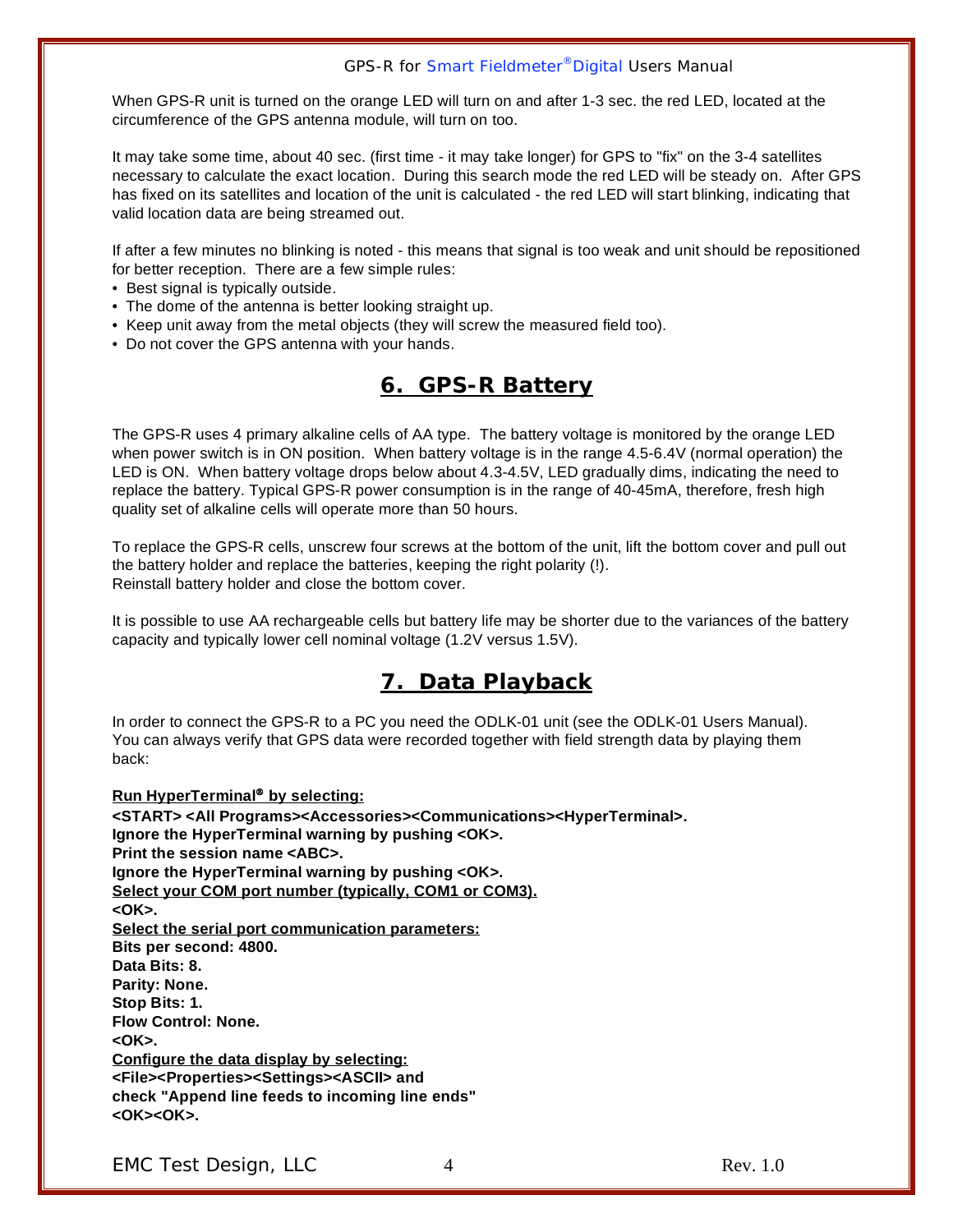**In Main Menu select "Read File". By using the <**←**><**→**><**↑**><**↓**> arrow keys select the proper LOG file name and press <Read>. You will see the file detailed information.**

**Now press <**↑**> point by point or keep it pressed: SFD will send to PC and display all stored data, containing forth field and location data.**

### **8. Examples of mapping software**

GPS-R when reading the stored file with GPS data in it behaves itself like virtual GPS. Therefore, most of the software packages that operate with **NMEA 0183 (SiRF Binary)** communication protocol should "understand" and display the GPS-R data stream.

We verified that operation with two popular software packages: Microsoft<sup>®</sup> Streets and Trips and Google Maps. These software products are compatible with GPS-R protocol at the moment of this Users Manual creation, but we cannot guarantee that in the future. Other packages may be perfectly working too.

The main important piece of information, that any software needs to get, is - the serial port number (like COM3 or COM10, etc.). This number is either found by software automatically (when it detects the GPS stream while you are pushing the **<**↑**>** button when reading the LOG file) or you need to select it from the list of ports.

Even if you use the USB/RS232 converter to connect the ODLK-01 to your PC USB port, there is a COM port number (depending from which USB slot is used).

For details of the PC software operation, please, refer to the corresponding manuals. Due to the constant changes in software and PC operating systems we cannot ensure that the particular software will work on your PC. Please, contact the software vendors for support.

When functioning, the mapping software will show the trail of your location points where measurements of the field strength took place. You can then assign the notes to each location point - the name of the place, the field strength, descriptions, etc.

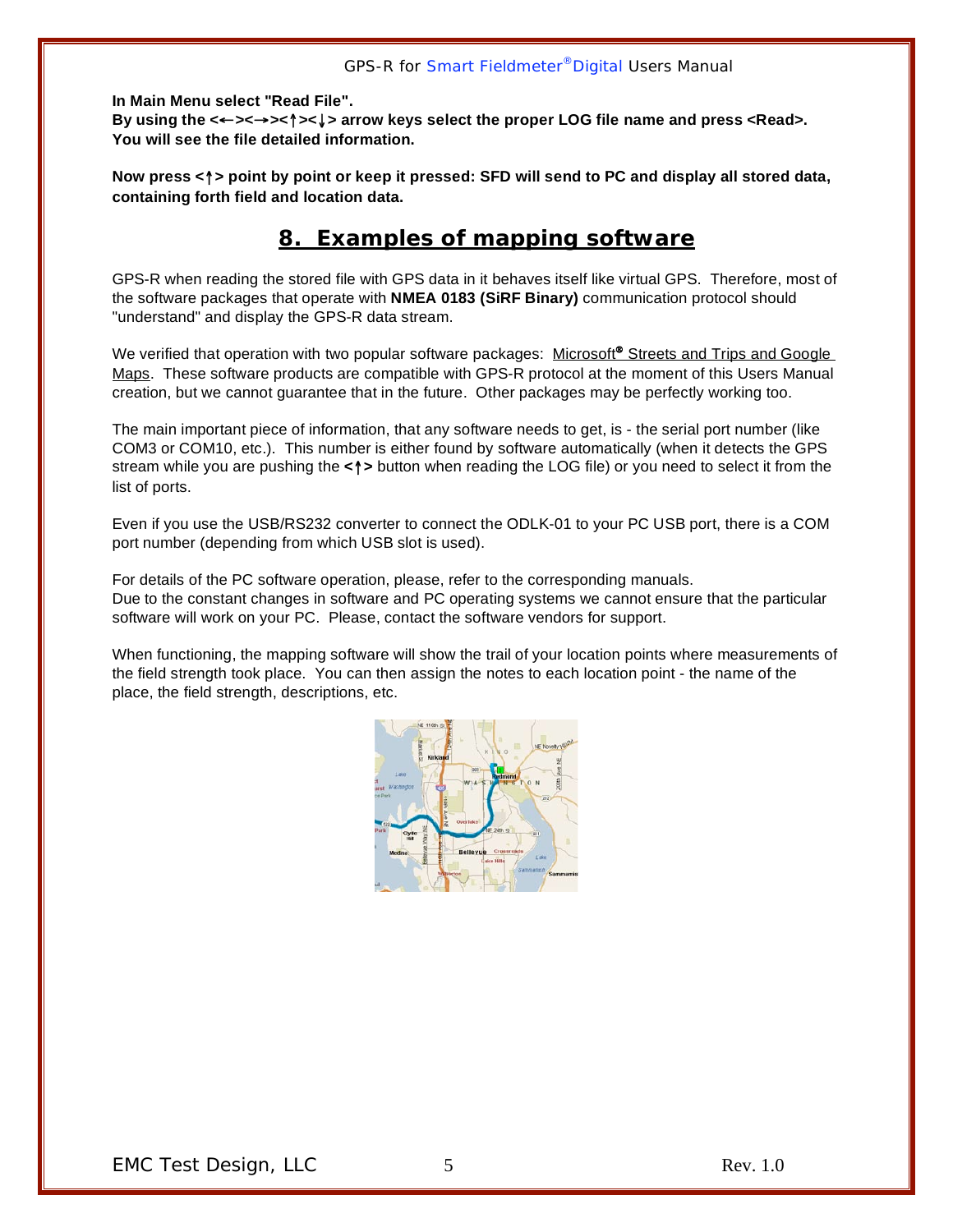## **9. Limited Warranty**

The manufacturer (EMC Test Design, LLC) warrants the product to be free from defects in material and workmanship under normal use and service for the period of 1 (one) year from the date of purchase. This warranty extends only to the original buyer or end use customer of a manufacturer-authorized distributor.

Manufacturer's warranty obligation is limited, at manufacturer's option, to refund of the purchase price, or free of charge repair or replacement of a defective product, which is returned to an authorized distributor or manufacturer within the warranty period.

Manufacturer authorized distributors have no authority to extend the warranty on behalf of the manufacturer.

To obtain the warranty service, contact your authorized distributor. Buyer pays for the insured shipping of the unit to be returned or serviced. Manufacturer doesn't assume any risk for damage in transit. Following the warranty repair, the product will be returned to the buyer, transportation prepaid.

If manufacturer determines that the failure was caused by misuse, negligence, accident or abnormal condition of operation and handling, manufacturer will provide an estimate of the repair costs and obtain authorization before commencing the work. Following repair, the product will be returned to the buyer, transportation prepaid, after customer has paid for the repair and return transportation charges.

This warranty is purchaser's sole and exclusive remedy and is in lieu of all other warranties, expressed or implied, including but not limited to any implied warranty or merchantability or fitness for a particular purpose.

EMC Test Design, LLC shall not be liable for any special, indirect, incidental or consequential damages or losses, including loss of data, whether arising from breach of warranty or based on contract, tort, reliance or any other theory.

The limitations and exclusions of the warranty may not be applicable to every buyer depending on the laws of the land of residence.

Buyer has the rights to return the unit within 14 (fourteen) days from the date of purchase using the insured prepaid carrier, in mint condition in undamaged original package with all accessories and documentation for replacement or refund. In case of refund the restocking fee of \$10% will be charged.

## **10. Technical Support**

To purchase the additional units, accessories, get technical support or warranty service; buyer should contact the authorized distributor or manufacturer by e-mail (preferred), or phone. Check our web site www.emctd.com for the most up to date information.

Buyer should supply the following information:

- Buyer's name, company name and contact information.
- Distributor's name, and contact information.
- Date of purchase.
- Serial numbers of the meter and probe.
- Accurate description of the issues.

Your answers will be used in full confidentiality with only one purpose – to make the GPS-R for Smart Fieldmeter® Digital better.

EMC Test Design, LLC 6 and 6 Rev. 1.0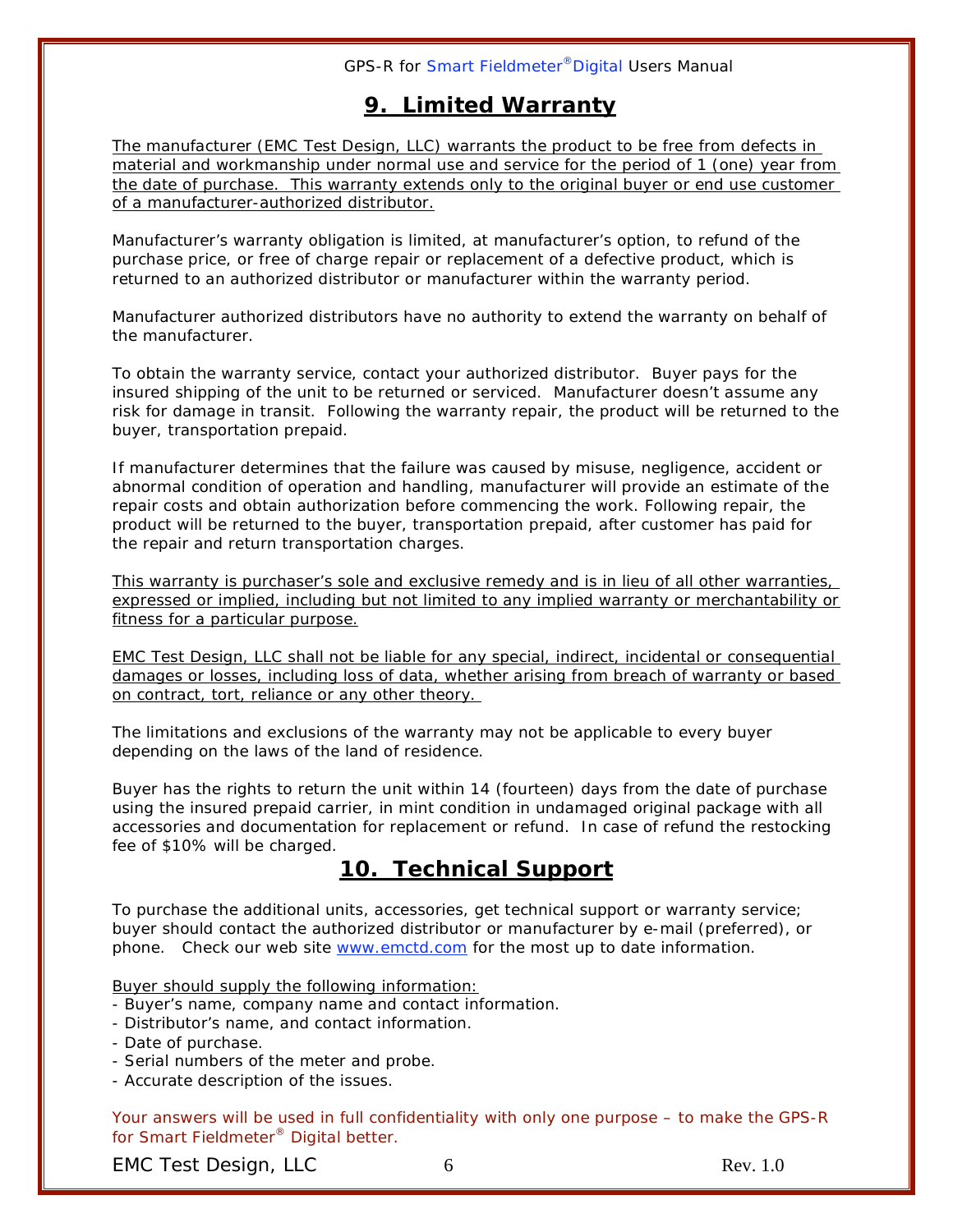# **11. EC Declaration of Conformity**



We, the undersigned: **EMC Test Design, LLC P.O. Box. 600532, Newton, MA 02460, USA**

certify and declare, that the following apparatus:

| Description:    | <b>GPS Position Receiver</b>                        |
|-----------------|-----------------------------------------------------|
| Brand:          | <b>GPS for Smart Fieldmeter<sup>®</sup> Digital</b> |
| Identification: | Model GPS-R (OEM: BU-353/BR-355)                    |
| Manufacturer:   | <b>Globalsat Technology Corporation</b>             |

conforms with the essential requirements of the EMC **Directives: 89/336EEC** amended by **92/31/EEC and 93/68/EEC** based on the following specifications applied:

**EU Harmonized Standards: EN55024** specifically: **EN55022**

**IEC 61000-4-2 EN 61000-4-3**

and with requirements of the **Low Voltage Directive 2006/95/EC,** based on the following specifications applied:

#### **EU Harmonized Standard: EN 61010-1: 2001**

and therefore, complies with the essential requirements and provisions of the EMC Directive.The technical documentation is kept at the following address:

**www.emctor.com** 



**SGS Taiwan Ltd. EMC Services. 134 Wu Kung Road, WuKu Industrial Zone, Taipei County, Taiwan 248 Tel. +886-2-2299-3279**

December 04, 2009  $\bigcup_{\ell_{\alpha}}$